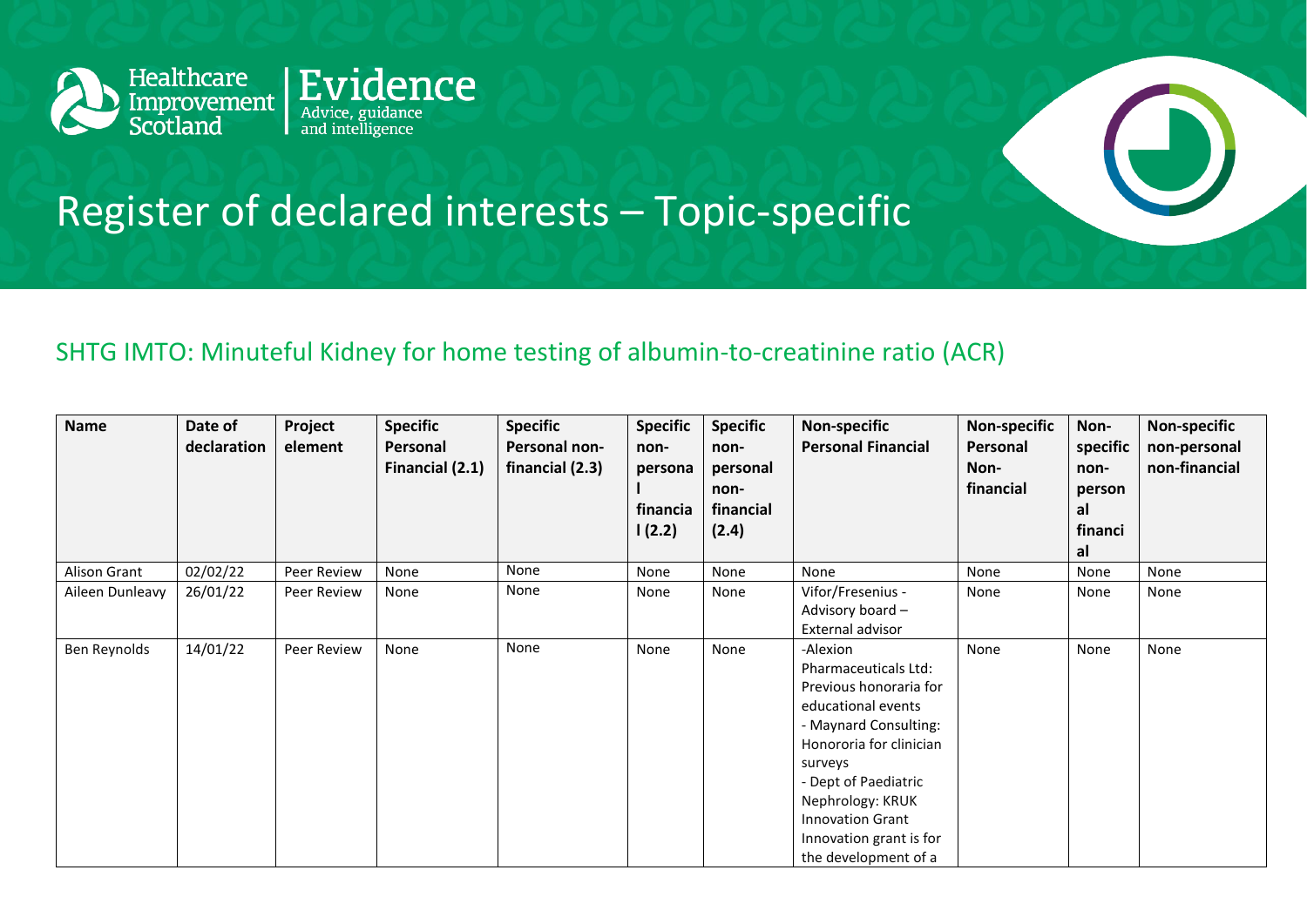| <b>Name</b> | Date of     | <b>Project</b> | <b>Specific</b>  | <b>Specific</b> | <b>Specific non-</b> | Specific non- | Non-specific     | <b>Non-specific</b> | Non-specific | <b>Non-specific</b> |
|-------------|-------------|----------------|------------------|-----------------|----------------------|---------------|------------------|---------------------|--------------|---------------------|
|             | declaration | element        | <b>Personal</b>  | <b>Personal</b> | personal             | personal      | Personal         | Personal            | non-         | non-                |
|             |             |                | <b>Financial</b> | non-            | financial            | non-          | <b>Financial</b> | Non-                | personal     | personal            |
|             |             |                |                  | financial       |                      | financial     |                  | financial           | financial    | non-                |
|             |             |                |                  |                 |                      |               |                  |                     |              | financial           |

| Jamie Traynor | 25/01/22 | Peer Review | None | None | None | None | virtual reality based<br>teaching tool for<br>dialysis - I am<br>personally named as<br>the main grant holder<br>- Dept of Paediatric<br>Nephrology: KRUK<br>Small Project Grant<br>The small project grant<br>was looking at the<br>long-term outcomes<br>following haemolytic<br>uraemic syndrome,<br>awarded to my<br>research fellow with<br>my name as a co-<br>applicant.<br>None | None                                                                                                                                                                                                                                  | None | None |
|---------------|----------|-------------|------|------|------|------|-----------------------------------------------------------------------------------------------------------------------------------------------------------------------------------------------------------------------------------------------------------------------------------------------------------------------------------------------------------------------------------------|---------------------------------------------------------------------------------------------------------------------------------------------------------------------------------------------------------------------------------------|------|------|
| *Neil Turner  | 21/01/22 | Peer Review | None | None | None | None | -Shire-Takeda:<br>Advisory board,<br>speaker<br>- Sanofi-Genzyme:<br>Advisory board,<br>speaker, from 2019<br>-Purespring:<br>Consultancy, from<br>2021                                                                                                                                                                                                                                 | - Alport UK:<br>Trustee,<br>speaker,<br>educator,<br>campaigner<br>- UK Kidney<br>Association:<br>Advising on<br>patient<br>engagement<br>and activation<br>(patientview.o<br>rg founder)<br>- UK Kidney<br>Association:<br>Member of | None | None |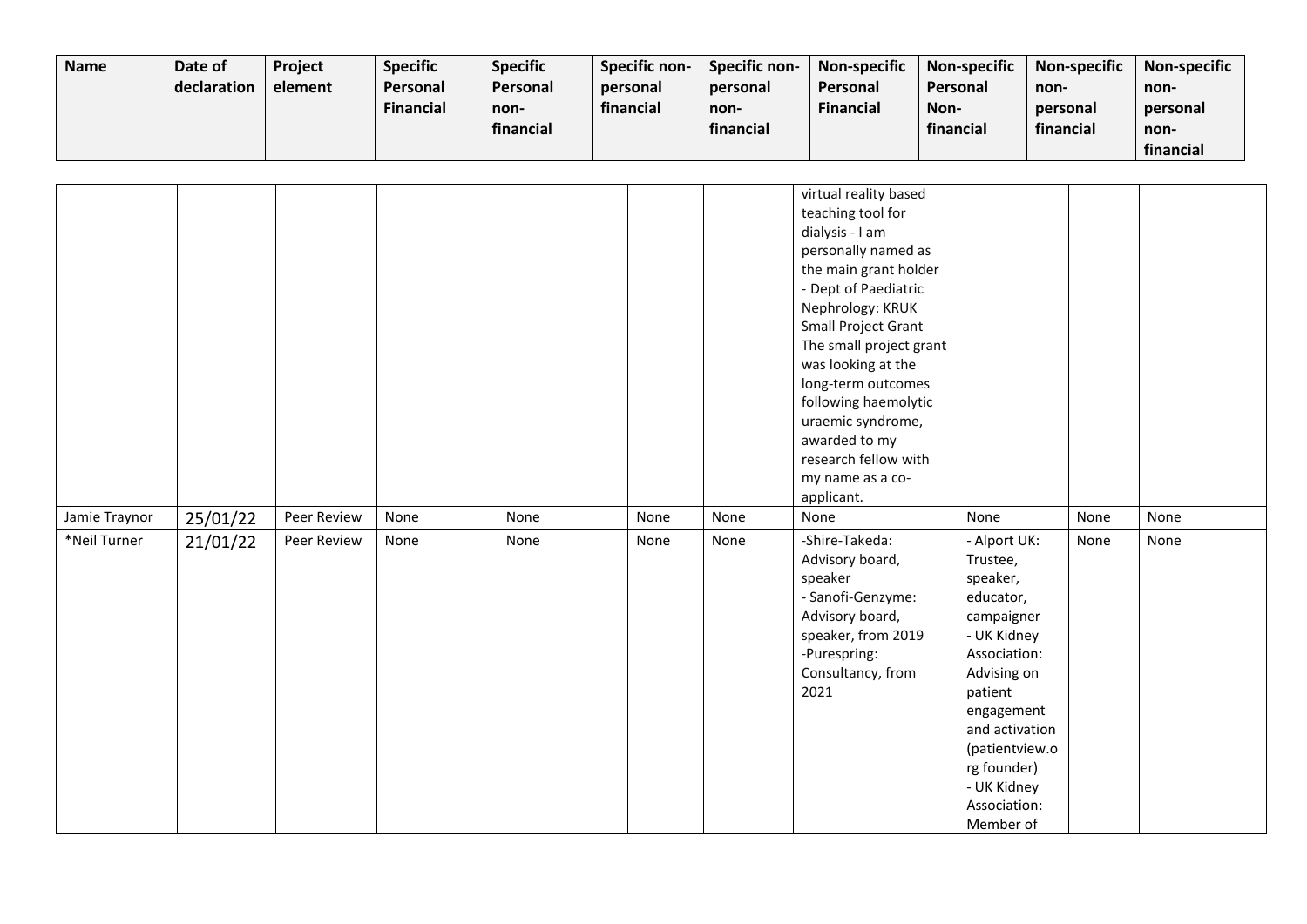| <b>Name</b> | Date of     | <b>Project</b> | <b>Specific</b> | <b>Specific</b> | Specific non- | <b>Specific non-</b> | <b>Non-specific</b> | Non-specific | <b>Non-specific</b> | <b>Non-specific</b> |
|-------------|-------------|----------------|-----------------|-----------------|---------------|----------------------|---------------------|--------------|---------------------|---------------------|
|             | declaration | element        | Personal        | <b>Personal</b> | personal      | personal             | Personal            | Personal     | non-                | non-                |
|             |             |                | Financial       | non-            | financial     | non-                 | <b>Financial</b>    | Non-         | personal            | personal            |
|             |             |                |                 | financial       |               | financial            |                     | financial    | financial           | non-                |
|             |             |                |                 |                 |               |                      |                     |              |                     | financial           |

|                |          |             |                                                                                                                                                                                                                                                                                                                                                                                                                                              |                                      |      |      |      | international |      |                                                                                                                                                                                           |
|----------------|----------|-------------|----------------------------------------------------------------------------------------------------------------------------------------------------------------------------------------------------------------------------------------------------------------------------------------------------------------------------------------------------------------------------------------------------------------------------------------------|--------------------------------------|------|------|------|---------------|------|-------------------------------------------------------------------------------------------------------------------------------------------------------------------------------------------|
|                |          |             |                                                                                                                                                                                                                                                                                                                                                                                                                                              |                                      |      |      |      | committee     |      |                                                                                                                                                                                           |
| Andrea Brown   | 18/01/22 | Peer Review | None                                                                                                                                                                                                                                                                                                                                                                                                                                         | None                                 | None | None | None | None          | None | None                                                                                                                                                                                      |
| David Stephens | 14/02/22 | Peer Review | Director at Dr<br>David Stephens<br>Ltd<br>Joint Leader<br>Apprasier at<br>NHS Highland -<br>managing the<br>appraisal<br>system for GPs<br>in Highland<br>Specialist<br><b>Advisor Care</b><br>Quality<br>Commission<br>(CQC) - visiting<br>usually in<br>person but can<br>be on line GP<br>practices, Out of<br>Hours<br>organisation,<br>Walk in Centers,<br>Private Practice<br>and Digital<br>Providers in<br>England & Isle<br>of Man |                                      |      |      |      |               |      | Articles and<br>Guidelines on<br>Osteoporosis -<br>Guidelines in<br>Practice (2021)<br>Podcast for Royal<br>College of<br>General<br>Practitioners<br>(RCGP) on<br>Osteoporosis<br>(2021) |
| Kashaf Ali     | 28/02/22 | Peer Review | NOVONORDISK,<br>Speaker fees on                                                                                                                                                                                                                                                                                                                                                                                                              | Diabetes Scotland<br>, attendee at a |      |      |      |               |      |                                                                                                                                                                                           |